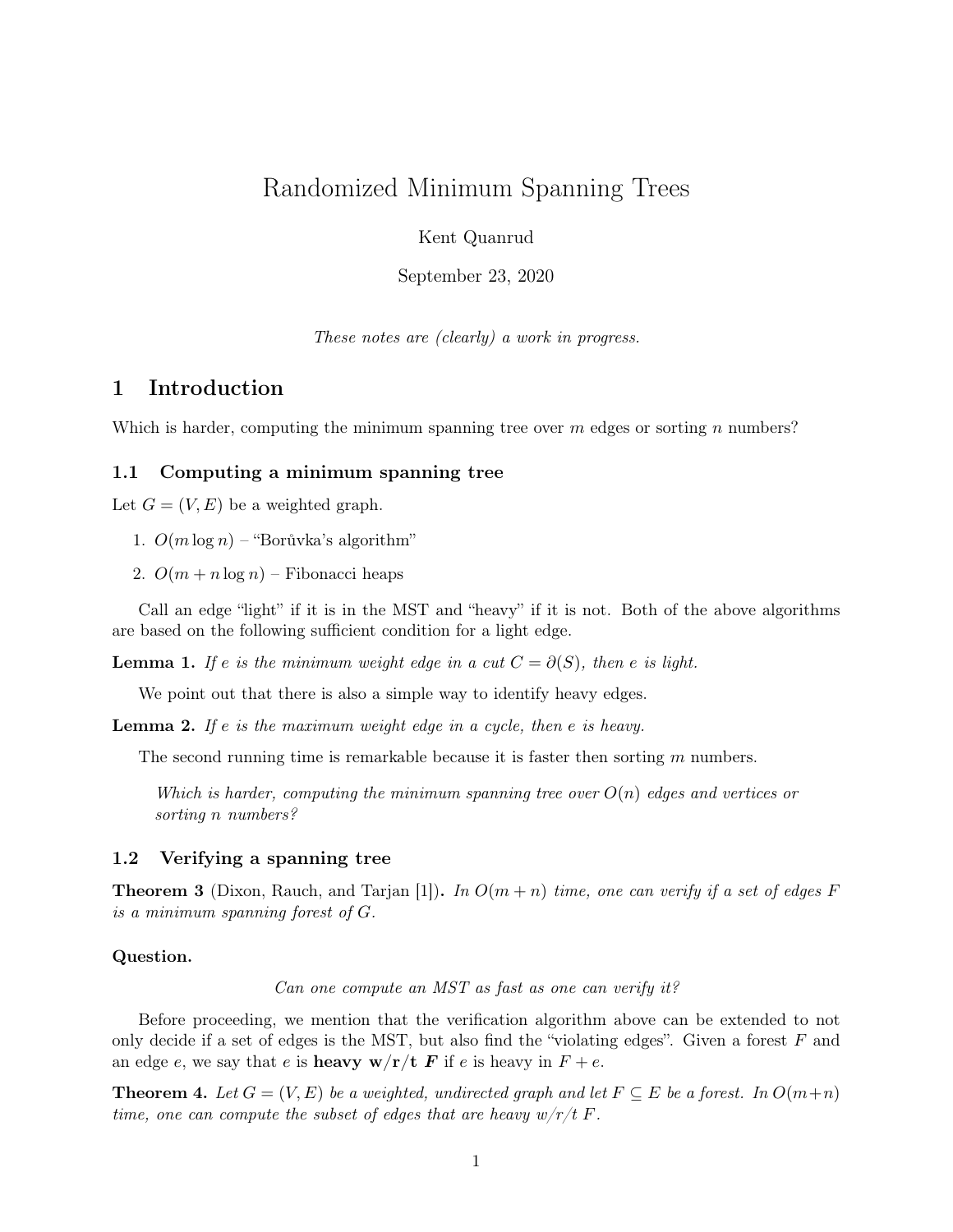# 2 High-level overview

Let  $G = (V, E)$  be an undirected graph with edge weights  $w \in \mathbb{R}^E$ . Without loss of generality we may assume that all edge weights are distinct.

**Definition 5.** Let  $E' \subset E$  be a subset of edges. We say that e is **heavy**  $w/r/t$  **F** if e is heavy in  $F + e.$ 

Karger, Klein, and Tarjan [\[2\]](#page-2-1) proposed the following randomized algorithm for MST. Consider the following randomized algorithm..

1. Let  $E' \subset E$  randomly sample each edge with probability 1/2.

2. Remove all edges that are heavy  $w/r/t E'$ .

Since heavy edges are never in the MST, this algorithm will eventually converge to a solution. Is it fast?

Consider one iteration. Sampling E' takes linear time. To identify edges that are heavy  $w/r/t$  $E'$ , however, might seem difficult. Recall that the minimum spanning forest  $F'$  over  $E'$  allows us to quickly identify heavy edges: an edge e is heavy  $w/r/t E'$  iff e is heavy  $w/r/t F'$ . How do we quickly find  $F$ ? Recursively!

To make the recursion work in our favor, it is helpful to decrease the number of vertices in the graph slightly before recursing. Consider now the following algorithm, given by Karger, Klein, and Tarjan [\[2\]](#page-2-1).

- 1. Run Borůvka's algorithm for two iterations.
- 2. Let  $E' \subset E$  randomly sample each edge with probability 1/2.
- 3. Let  $F' \subseteq E'$  be the minimum spanning forest of  $E'$ , obtained recursively.
- 4. Remove all edge that are heavy  $w/r/t$   $F'$ , and repeat.

**Lemma 6.** The expected number of  $F$ -light edges is  $2n$ .

*Proof.* The proof is very cute. Imagine building a minimum spanning tree greedily over  $E$ , except with the following alteration. Whenever we are about to add an edge to our spanning tree, flip a coin. If the coin comes up heads, then add the edge to our spanning tree. If not, then skip it. This random process is the exact same as flipping all the coin tosses first to assemble  $E'$ , and then finding the minimum spanning tree in  $E'$ .

The proof is now just 3 simple observations.

- 1. The number of F-light edges is exactly the total number of coin flips.
- 2. The total number of heads is at most  $n-1$ .
- 3. The expected number of fair coin tosses until  $n-1$  heads is  $2n-1$ .

 $\blacksquare$